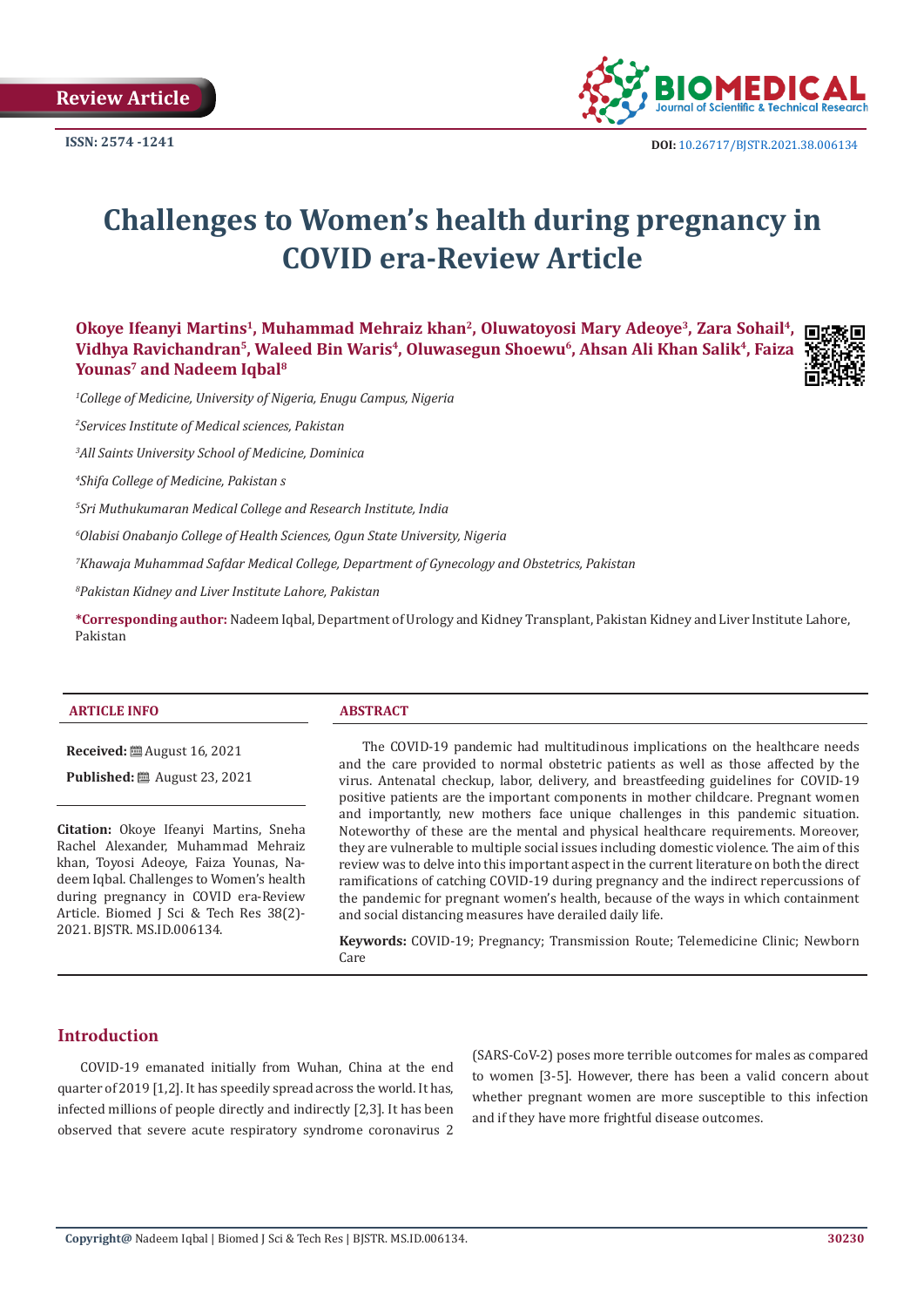The pandemic had multitudinous implications on the healthcare needs and the care provided to normal obstetric patients as well as those affected by the virus. Furthermore, protocols were implemented to provide ideal care to pregnant women during the antenatal period, during labor, and the postnatal period. Antenatal checkup, labor, delivery, and breastfeeding guidelines for COVID-19 positive patients varied based on the institution and country [4-6]. The aim of this review was to delve into this important aspect in the current literature on both the direct ramifications of catching COVID-19 during pregnancy and the indirect repercussions of the pandemic for pregnant women's health, because of the ways in which containment and social distancing measures have derailed daily life.

#### **Methods**

We did search on PubMed, Medline database publications using: COVID-19, childbirth; pandemic; transmission route, pregnancy and telemedicine clinic. The publications included were special communications, reviews, conferences papers, books and research studies regarding the subject matter over last 18 months.

## **Discussion**

COVID-19 pandemic has affected policies on healthcare infrastructure, social activities, and importantly the global economy, all of which may affect negatively the maternal health. Pregnant women and importantly, new mothers face unique challenges in this pandemic situation. Noteworthy of these are the mental and physical healthcare requirements. Moreover, they are vulnerable to multiple social issues including domestic violence. All this has brought to light the limitations of resources such as limited health care staff, the unpreparedness of the available staff in terms of training to deal with this special situation, scarcity of masks and related manpower [6-8].

Most of the COVID-19 cases present with sore throat, cough, fever, and fatigue, bouts of diarrhea, abdominal pain, nausea, and loss of sense of smell. Others might have a severe presentation of pneumonia and in some cases, respiratory failure caused by acute respiratory distress syndrome (ARDS). In more severe forms multiorgan failure; advanced renal failure, myocarditis, and even death can be the outcome [9-11]. During the pregnancy period, women undergo significant anatomic, physiologic, and immunologic alterations to support and protect the developing fetus. These changes can increase the susceptibility of pregnant individuals for increased risk of infection with respiratory viruses. Thus, pregnant women and their children may be at an inflated risk for infection with SARS-CoV-2 [5]. Pregnant individuals infected with the Covid-19 virus were also found to be at an increased risk of more awful symptoms than women who were not pregnant [8-10].

Several publications have reported that the most common adverse outcome seen in the pregnant population was preterm delivery [12-15]; and increased prevalence of low birthweight and Cesarean-section (C-section) delivery were also observed [13-16]. Other obstetric complications and outcomes included maternal death, stillbirth, miscarriage, preeclampsia, fetal growth restriction, coagulopathy, and premature rupture of membranes which were rare, but prevalent [17-18]. More importantly, pregnant women infected with Covid-19 may require different thresholds for oxygen supplementation and ICU care, compared to the general population due to decreased respiratory reserve in pregnant women and the increased demand by the fetus for maternal oxygenation. As resources become limited, the specific allocation of respiratory equipment and ICU care for pregnant patients was needed, especially in developing countries [16-18].

There were many indirect challenges that pregnant patients had to face during the pandemic, aside from the direct consequences of the virus on their reproductive and perinatal health. Various studies deduced that prenatal care visits to the hospital had decreased during the pandemic. It was due to factors including strain on the healthcare system, lack of ample infrastructure. Moreover, potentially harmful policies were put into practice based on little evidence in high and low/middle-income countries [16-19]. The difficulties faced by healthcare providers alongside pregnant people span all aspects of care including outpatient communication, patient screening, labor management, breastfeeding, and postpartum bonding between the mother and her newborn. Furthermore, all obstetric patients had to undergo a screening process, based on the institution's guidelines for planned procedures like inductions or C-sections [18-22].

In New York, many pregnant women had a frightening view of visiting hospitals for childbirth because they were scared of being infected themselves or feared vertical transmission [23]. Few of the states in India have recorded a decrease in cases of institutional deliveries since the first wave of the pandemic [24].There has been an increase in the number of deliveries conducted at home in developing countries like Bangladesh [25] and Nepal [26]. Initial reports suggested an increase in the incidence of C-sections in the pregnant population. It included those infected and the uninfected by the virus. For example, early estimates from Wuhan, China; Chen, et al. [27] found a C-section occurrence of 93% [27].

A comprehensive review of care guidelines from international perinatal societies and institutions found that most hospitals either recommended no visitors or one asymptomatic support person during labor and delivery. Moreover, an expedited discharge was recommended by the American College of Obstetrics and Gynecology, the Catalan Health Service, and the Society for Maternal and Fetal Medicine [28]. Given the documented benefits of labor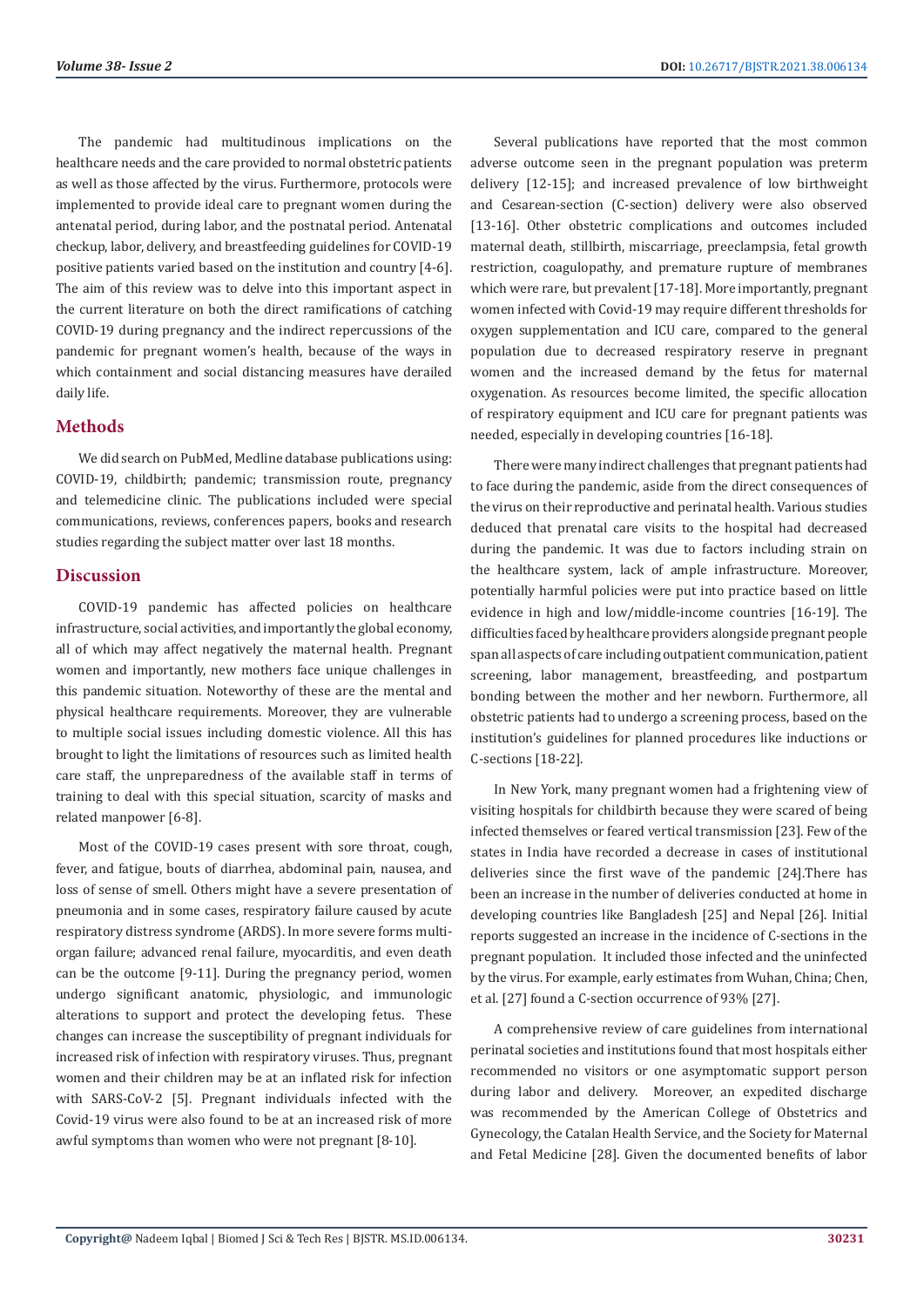support [29], reducing access to a support person may increase the incidence of C-section delivery and decrease maternal satisfaction with labor and delivery experiences. Furthermore, expedited discharge may diminish the ability of the obstetrician and the nursing team to identify and treat postpartum complications. The lack of direct support to pregnant women by their family members during labor paved the way for healthcare institutions to implement frequent reciprocal communication with patients to mitigate stress [30].

There were numerous studies on the prevalence of mental health issues in pregnant women that shed light on depression and anxiety caused by the illness as well as the socio-economic battles that women had to face due to the pandemic. During pregnancy, self-reported rates of clinically relevant anxiety and depressive symptoms were higher among pregnant women relative to their retrospectively self-assessed pre-pandemic levels. There was also an increase in levels of anxiety and depression seen in obstetric patients when compared to non-pregnant individuals in a multicenter cross-sectional study performed in China by Y Wu, et al. [30] In the same study, thoughts of self-harm were also more frequent during the pandemic than compared to the prepandemic era [30]. The lockdown and movement restriction has caused difficulty for many pregnant women in reaching health care facilities and has not only prevented them from receiving timely care but has also led to increased levels of stress in these women [31,32]. Due to the global economic slowdown caused by the pandemic, women were more likely to lose their income than men, and working mothers struggled with increased childcare demands. Furthermore, Domestic violence in women appeared to spike.

The Covid-19 pandemic has confronted health care policy makers with a horde of questions regarding the ideal policies to mitigate the spread of SARS-Cov-2 while minimizing the inadvertent detrimental effects on family wellbeing and gender equity. Models of antenatal and delivery care need to be formulated. Moreover, economic relief policies are required to protect gender equity not only in the workplace but also for family wellbeing. All these facts, justify a strict adherence to the social distancing policy. Providing healthcare staff and patients with surgical masks is essential. Moreover, utilization of N95 masks should be made imperative in situations where staff who are in close contact with COVID-19 proven patients or suspicious of it. During the labor stage (specifically during delivery), effective face-masking for patients may not be possible, so the provision of a supplementary visor to health care staff is an important step for the safety of the staff involved in the labor room [33,34].

To cope with social distancing measures, in few some areas of the UK, women were given blood pressure machines and urinalysis sticks to run their own antenatal checks. Moreover, antenatal care provision via telemedicine was put in practice, however there were

variations in practice patterns regionally. Some people expressed reservations about the impacts of minimized contact on the quality of maternity care. Furthermore, women's insufficient access to communication infrastructure, as telehealth was far more elusive in rural areas, particularly for women. It seems that telemedicine in itself is not utilized homogeneously across different parts of a country. Which in itself is a huge challenge for policy makers, especially in the context of telemedicine as an adjunct to in person maternity clinic visits.

## **Conclusion**

The continuity of gynecology and obstetrics clinic is of paramount importance even in times of pandemics and lockdowns. Taking special measures for the segregation of suspected COVID patients and healthy subjects is the key to the smooth delivery of services. Dedicated separate wards/rooms, operation theatres, and labor rooms in this regard may avert the danger of COVID spread among patients and the health care workers during the COVID-19 pandemic.

There are various challenges posed by COVID-19 era to women's health during pregnancy. There is increased risk of psychological problems during pregnancy after childbirth. Other issues faced include domestic violence, economic strains during this pandemic. Special measures should be taken to avoid malnutrition in pregnant women especially in poor countries.

#### **References**

- 1. [Muralidar S, Ambi SV, Sekaran S, Krishnan UM \(2020\) The emergence](https://www.ncbi.nlm.nih.gov/labs/pmc/articles/PMC7505773/) [of COVID-19 as a global pandemic: Understanding the epidemiology,](https://www.ncbi.nlm.nih.gov/labs/pmc/articles/PMC7505773/) [immune response and potential therapeutic targets of SARSCoV-2.](https://www.ncbi.nlm.nih.gov/labs/pmc/articles/PMC7505773/) [Biochimie 179: 85-100.](https://www.ncbi.nlm.nih.gov/labs/pmc/articles/PMC7505773/)
- 2. [Pradhan A, Olsson PE \(2020\) Sex diferences in severity and mortality](https://pubmed.ncbi.nlm.nih.gov/32948238/) [from COVID-19: are males more vulnerable? Biol Sex Difer 11\(1\): 53.](https://pubmed.ncbi.nlm.nih.gov/32948238/)
- 3. [Arksey H, O Malley L \(2005\) Scoping studies: towards a methodological](https://www.tandfonline.com/doi/abs/10.1080/1364557032000119616) [framework. Int J Soc Res Methodol 8\(1\): 19-32.](https://www.tandfonline.com/doi/abs/10.1080/1364557032000119616)
- 4. [Braun V, Clarke V \(2014\) What can "thematic analysis" ofer health and](https://pubmed.ncbi.nlm.nih.gov/25326092/) [wellbeing researchers? Int J Qual Stud Health Well-Being 9: 26152.](https://pubmed.ncbi.nlm.nih.gov/25326092/)
- 5. [Delahoy MJ, Whitaker M, O Halloran A, Chai SJ, Kirley PD, et al. \(2020\)](https://pubmed.ncbi.nlm.nih.gov/32970655/) [Characteristics and Maternal and Birth Outcomes of Hospitalized](https://pubmed.ncbi.nlm.nih.gov/32970655/) [Pregnant Women with Laboratory-Confirmed COVID-19 - COVID-NET,](https://pubmed.ncbi.nlm.nih.gov/32970655/) [13 States, March 1-August 22, 2020. MMWR Morb Mortal Wkly Rep](https://pubmed.ncbi.nlm.nih.gov/32970655/) [69\(38\): 1347-1354.](https://pubmed.ncbi.nlm.nih.gov/32970655/)
- 6. [Kotlar B, Gerson E, Petrillo S, Langer A, Tiemeier H \(2021\) The impact](https://reproductive-health-journal.biomedcentral.com/articles/10.1186/s12978-021-01070-6) [of the COVID-19 pandemic on maternal and perinatal health: a scoping](https://reproductive-health-journal.biomedcentral.com/articles/10.1186/s12978-021-01070-6) [review. Reprod Health 18\(1\): 10.](https://reproductive-health-journal.biomedcentral.com/articles/10.1186/s12978-021-01070-6)
- 7. Younas F, Blair KAA, Waseem F H, Ahmed M B, Rashid F S, et al. (2021) Challenges Faced by the Gynecology and Obstetrics Patients in COVID-19 Era and Solutions Ahead-Review Article. Journal of MAR Case Reports 3(1): 1-8.
- 8. [Pereira A, Cruz Melguizo S, Adrien M, Fuentes L, Marin E, et al. \(2020\)](https://pubmed.ncbi.nlm.nih.gov/32441332/) [Clinical course of coronavirus disease-2019 in pregnancy. Acta Obstet](https://pubmed.ncbi.nlm.nih.gov/32441332/) [Gynecol Scand 99\(7\): 839-847.](https://pubmed.ncbi.nlm.nih.gov/32441332/)
- 9. [Blitz MJ, Rochelson B, Minkoff H, Meirowitz N, Prasannan L, et al. \(2020\)](https://pubmed.ncbi.nlm.nih.gov/32553910/) [Maternal mortality among women with coronavirus disease 2019](https://pubmed.ncbi.nlm.nih.gov/32553910/)